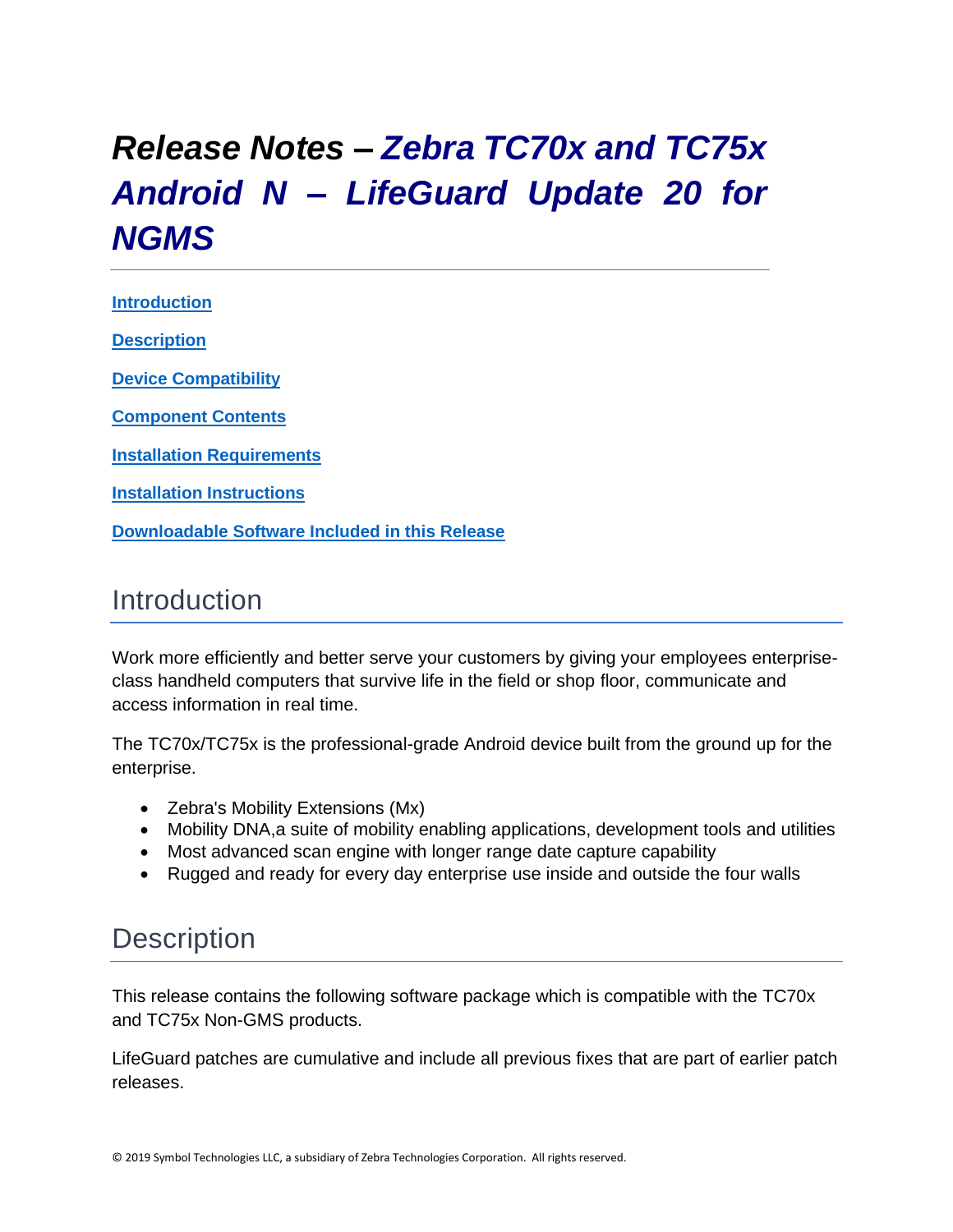**Note:**

When upgrading from M to N LG CFE, device should be upgraded to N first and allow to Reboot the device so that the Nougat LG Patch can be installed.

## <span id="page-1-0"></span>Component Contents

| <b>Component / Description</b> | <b>Version</b>                                                                                                                                      |
|--------------------------------|-----------------------------------------------------------------------------------------------------------------------------------------------------|
| <b>Product Build Number</b>    | 01-01-49.00-NN-U20-STD                                                                                                                              |
| <b>Android Version</b>         | 7.1.2                                                                                                                                               |
| <b>Linux Kernel</b>            | 3.10.84                                                                                                                                             |
| <b>Android SDK Level</b>       | 25                                                                                                                                                  |
| Platform                       | QC8956                                                                                                                                              |
| <b>Bluetooth Stack</b>         | 1.1                                                                                                                                                 |
| <b>Flash Size</b>              | 32GB                                                                                                                                                |
| <b>RAM Size</b>                | 4GB                                                                                                                                                 |
| Scanning                       | 19.58.37.0                                                                                                                                          |
| DataWedge                      | 7.3.26                                                                                                                                              |
| <b>EMDK</b>                    | 7.3.21.2321                                                                                                                                         |
| MXMF / OSX                     | MXMF-9.0.4.3 / QCT.71.7.11                                                                                                                          |
| Enterprise Keyboard (EKB)      | 2.1.1.3                                                                                                                                             |
| WiFi                           | FUSION_BA_2_10.0.4.026_N<br>Application: BA_2_10.0.1.012_N<br>Radio: BA_2_10.0.4.023_N<br>Middleware: BA_2_10.0.1.014_N<br>Firmware: 7.35.205.8 (r) |
| <b>PTT</b>                     | 3.1.35                                                                                                                                              |
| <b>Touch FW</b>                | N/A                                                                                                                                                 |
| <b>RxLogger Utility</b>        | 5.4.13.0                                                                                                                                            |

© 2019 Symbol Technologies LLC, a subsidiary of Zebra Technologies Corporation. All rights reserved.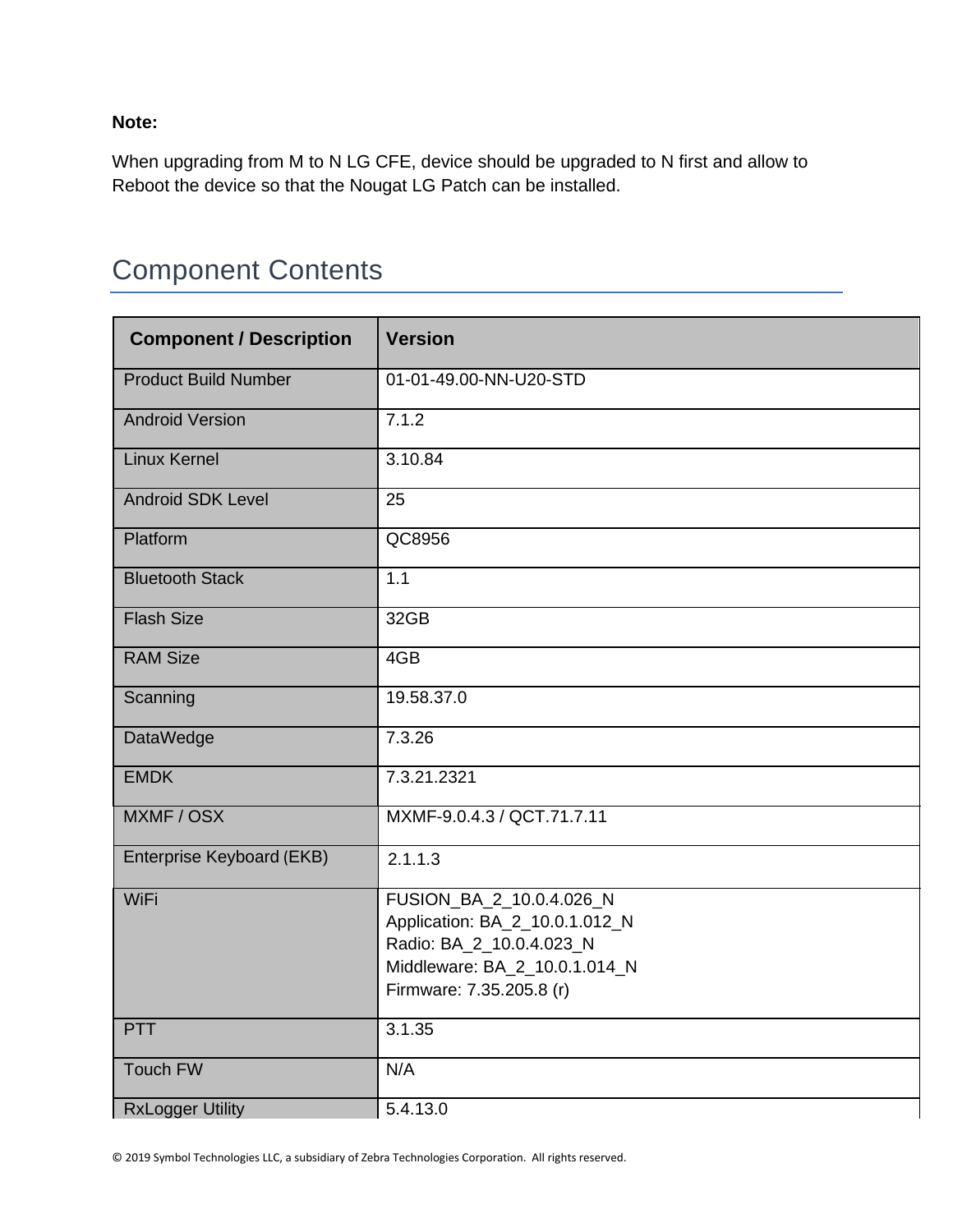| B <sub>2</sub> M                 | N/A                                                                                                                                                                                                                                |
|----------------------------------|------------------------------------------------------------------------------------------------------------------------------------------------------------------------------------------------------------------------------------|
| <b>Bluetooth Pairing Utility</b> | 3.11                                                                                                                                                                                                                               |
| <b>Zebra Data Services</b>       | 3.5.0.1145                                                                                                                                                                                                                         |
| <b>File Browser</b>              | 1.19.1.5                                                                                                                                                                                                                           |
| <b>Stage Now</b>                 | 3.3.1.2000                                                                                                                                                                                                                         |
| <b>App Gallery</b>               | 3.0.1.7                                                                                                                                                                                                                            |
| <b>User Guide</b>                | N/A                                                                                                                                                                                                                                |
| Sensors (Accel, Gyro)            | 2061000, 2061000                                                                                                                                                                                                                   |
| <b>MobiControl</b>               | N/A                                                                                                                                                                                                                                |
| Zebra Volume Control (ZVC)       | 2.0.0.16                                                                                                                                                                                                                           |
| <b>Battery Manager</b>           | 1.3.8                                                                                                                                                                                                                              |
| ActiveEdge                       | 2.5.16                                                                                                                                                                                                                             |
| WorryFreeWiFi (Smart MU)         | 3.0.3                                                                                                                                                                                                                              |
| SimulScan Demo App               | 3.0.2                                                                                                                                                                                                                              |
| SimulScan Engine                 | 2.0.3                                                                                                                                                                                                                              |
| <b>Device Central</b>            | 2.1.0.9                                                                                                                                                                                                                            |
| Zebra Software License Manager   | 3.1.1                                                                                                                                                                                                                              |
| Audio                            | 0.24.0.0                                                                                                                                                                                                                           |
| Diagnostic Tool                  | 1.17.0.9                                                                                                                                                                                                                           |
| Webview                          | 73.0.3683.90                                                                                                                                                                                                                       |
| FingerPrint                      | Zebra/TC75x/TC75x:7.1.2/01-01-49.00-NN-U20-<br>STD/170:user/release-keys<br>Zebra/TC75x/TC75xDF:7.1.2/01-01-49.00-NN-U20-<br>STD/170:user/release-keys<br>Zebra/TC70x/TC70x:7.1.2/01-01-49.00-NN-U20-<br>STD/170:user/release-keys |
| <b>Security Patch Level</b>      | September 01, 2019                                                                                                                                                                                                                 |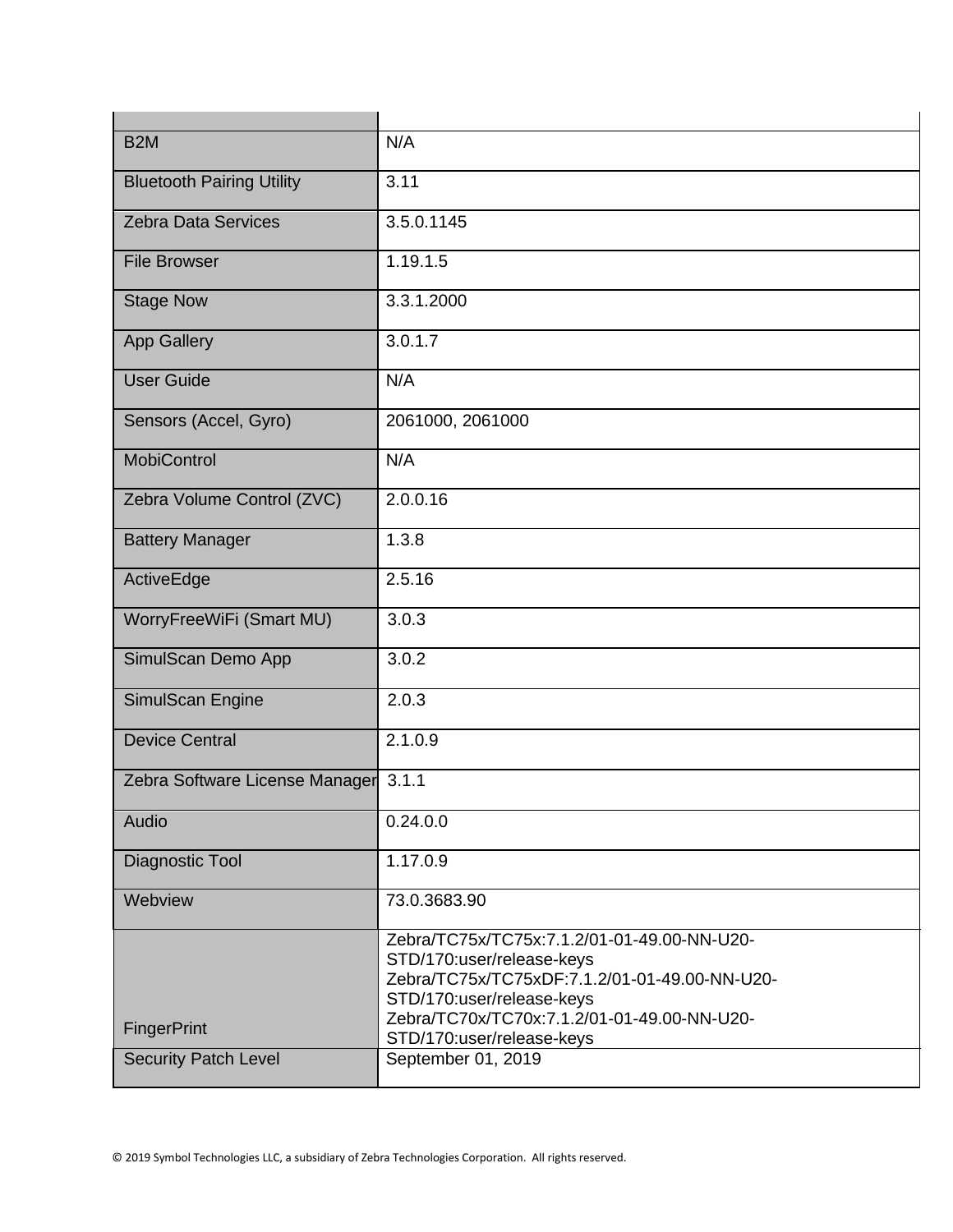#### **1. CFE v20 Updates:**

- ❖ CFE\_ATLAS\_01-01-49.00-NN-U20-STD.zip (NGMS)
- 1. **Android Security Patch Level:** September 1, 2019

Use the link below to see the Android Security bulletin for more information: <https://source.android.com/security/bulletin/>

- 2. MX, StageNow, EMDK, Datawedge, Enterprise keyboard component updates:
	- o MX: v9.0.4.3
		- a. SPR36581 Resolved an issue wherein MX was returning invalid package name error when SOTI was being enrolled as DO.
	- o EMDK: v7.3.21.2321
	- o Datawedge: v7.3.26
- 3. OSX Version QCT.71.7.11
- 4. SPR37601 Resolved an issue wherein user was unable to set en IE locale using UIMgr CSP.
- 5. SPR37150/37520 Resolved an issue wherein devices with SOTI were stuck at the boot animation screen.
- 6. SPR36163 Resolved an issue wherein DHCP Option exception causing device reboot.
- 7. SPR36961 Resolved an issue wherein Zebra RFID Mobile app (APK) disappears from app menu after reboot.
- 8. SPR38042 Resolved an issue wherein disabling Doze mode through Stage now was failing.
- 9. SPR37462 Resolved an issue wherein invalid battery swap would leave the device in Airplane mode.
- 10. SPR36967 Resolved an issue wherein downgrading from Latest patch (LG20) to older patch (LG19) causing ZDS crash.

#### **Known issue:**

"Zebra Data Service Plugin has stopped" Pop-up has been observed while downgrading from latest patch (LG20) to older patches (LG18 downwards).

#### **2. CFE v19 Updates:**

❖ CFE\_ATLAS\_01-01-49.00-NN-U19-STD.zip (NGMS)

#### 1. **Android Security Patch Level:** June 1, 2019

Use the link below to see the Android Security bulletin for more information: <https://source.android.com/security/bulletin/>

2. MX, StageNow, EMDK, Datawedge, Enterprise keyboard component updates: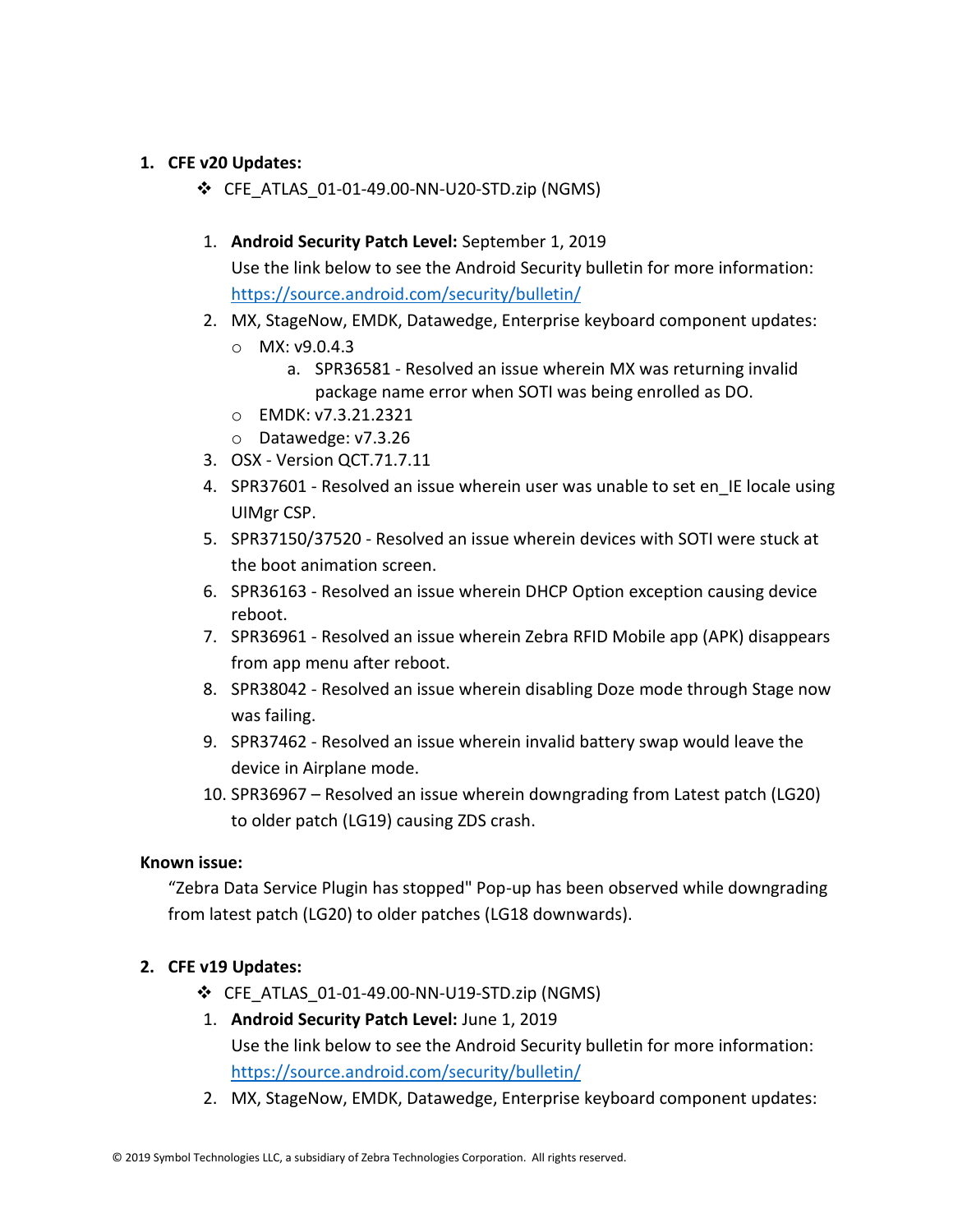**Note**: For detailed release notes, please refer [http://techdocs.zebra.com](http://techdocs.zebra.com/)

- o MX: v9.0.3.1
	- a. SPR36994 Resolved MX initialization issue wherein EHS was calling MX before completion of MX initialization process.
	- b. SPR36768 Resolved an issue wherein EHS Hostname in title was not reflecting updated HostName after device reboot.
	- c. SPR36581 Resolved an issue wherein MX was returning invalid package name error when SOTI was being enrolled as DO.
	- d. SPR36479 Resolved an issue where mapping a key using Key Manager CSP to trigger an intent was not working.
- o StageNow: v3.3.1.2000
- o Datawedge: v7.3.22
	- a. SPR37124 Resolved an issue where in ADF rule with crunch spaces was removing last character from barcode data with space.
- o EMDK: v7.3.18.2318
- o DDT: v1.17.0.9
- o Enterprise Keyboard: v2.1.1.3
- o Scanner Framework: v19.58.37.0
	- a. SPR37064 Resolved wrong property.
	- b. SPR36685 Resolved an issue wherein scan engine was failed to initialize during powerup.
	- c. SPR37175 Resolved an issue where in multiple application can enable the same scanner without one app releasing it.
	- d. SPR-37014 Disable firmware update on 8956 N Products.
	- e. SPR 37201 Resolved an issue wherein scan HardTrigger stops working once Language Settings are modified.
	- f. SPR36927 Resolved an issue where scanner was not available for any app when multiple apps enable the scanner and any app among disable the scanner when it moves to background.
	- g. SPR37060/SPR36880 Resolved an issue wherein Datawedge was not disabling the scanner upon resume during app transition from background to foreground causing intermittent scanning failures.
	- h. SPR36925 Resolved an issue wherein scanner was not available for second app when an ANR or crash occurred on the first app
	- i. Integrated new imgkit version IMGKIT 8.02T01.16.
- o Wifi: FUSION\_BA\_2\_10.0.4.026\_N
	- a. SPR36741 Resolved an issue wherein device is taken long time to connect in case of failure scenario.
	- b. SPR36855 Resolved an issue where WiFi becomes disabled after reboot because of a GPS module exception.
- $\circ$  RxLogger Version 5.4.13.0
- $\circ$  Diagdaemon Version 5.4.16.0
- o WebViewGoogle Version 73.0.3683.90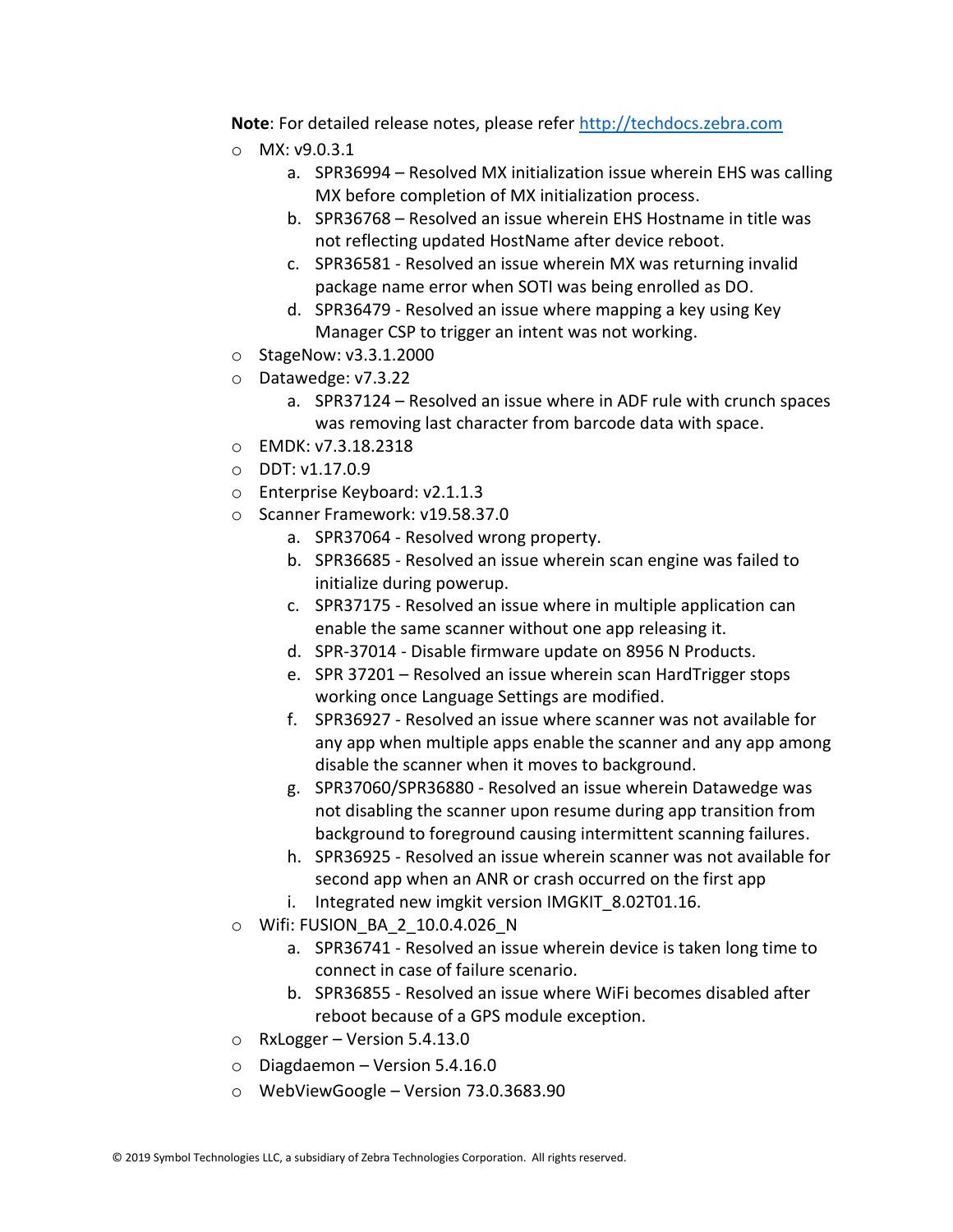- a. SPR35943 Updated Chromium Webview for NGMS releases.
- o OSX Version QCT.71.7.10
- o Zebra Data Services Version 3.5.0.1145
- o Device Central: v2.1.0.9
	- a. Added support to start scan and pair by squeezing hardware scan trigger.
- 3. SPR36961 Resolved an issue wherein Zebra RFID Mobile app (APK) disappears from app menu after reboot.
- 4. SPR36958 Resolved an issue wherein disabling Airplane Mode using PowerKey Manager is not working
- 5. SPR37152 Resolved an issue wherein devices has trouble reading and connecting to devices over NFC.
- 6. SPR36691 Resolved an issue wherein location gets turned off on every reboot.
- 7. SPR36600/37084 Resolved an issue wherein device would not boot to the OS due to an exception while removing packages.
- 8. SPR36897 Updated Telstra M2M APN with DUN type.
- 9. SPR36658 Made a change to perform correction on unsealed batteries.
- 10. SPR36294 Resolved an issue with scanner wherein the imager was not configured correctly during boot up.
- 11. SPR36396 Resolved an issue wherein device not connecting to network with China Unicom SIM.
- 12. SPR36879 Adding scan code POUND and STAR.
- 13. SPR36347 Resolved an issue wherein SIP was showing irrespective of "Show Virtual Keyboard" on first launch of chrome browser.
- 14. SPR36691/37039 Resolved an issue wherein Airplane mode gets greyed out after reboot.
- 15. SPR37380 Resolved an issue wherein "Memory" in Settings app was translated wrongly in Deutsch(Deutschland).
- 16. SPR36778 Resolved an issue wherein Static IP address was not being set using Ethernet Manager.
- 17. SPR37404 Resolved an issue wherein Airplane mode gets greyed out after reboot.

#### **Known issue:**

"Zebra Data Service Plugin has stopped" Pop-up has been observed while downgrading from latest patch (LifeGuard 19) to other patches.

#### **3. CFE v18 Updates (Removed from support portal):**

- ❖ CFE\_ATLAS\_01-01-49.00-NN-U18-STD.zip (NGMS)
- 1. **Android Security Patch Level:** March 1, 2019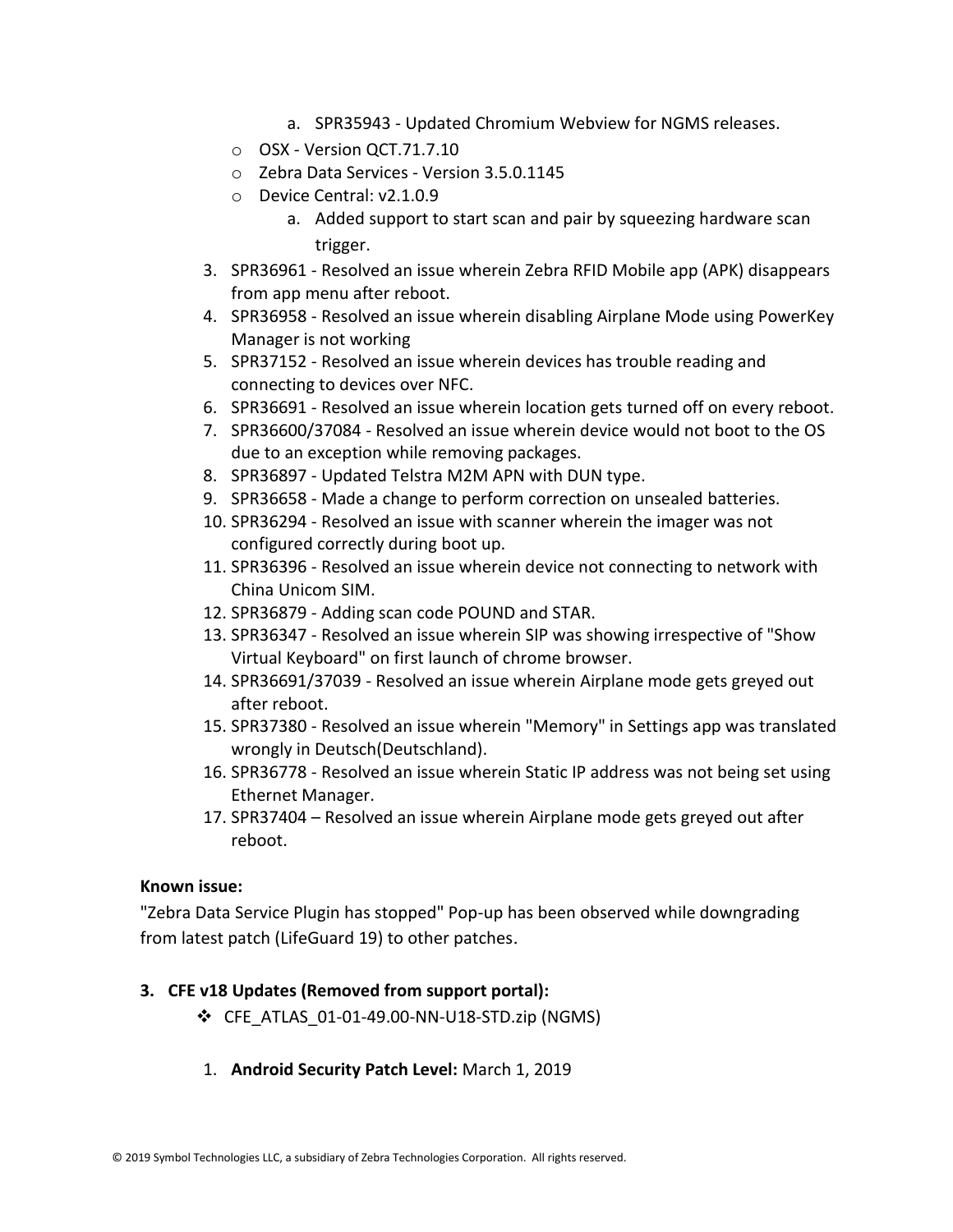Use the link below to see the Android Security bulletin for more information: <https://source.android.com/security/bulletin/>

- 2. Updated below mentioned components:
	- $\circ$  OSX Version QCT.71.7.9.1 a. SPR35906 – Resolved an issue in EHS system restricted settings.
	- o Scanner Framework: Version 19.54.37.0
		- a. SPR36333 Resolved an issue wherein enabling DW simulscan option locks up device after suspend/resume.
- 3. SPR36262 Resoled an issue wherein NTP parameters were not updated when applied through Stagenow.
- 4. SPR36165 Added Supported LTE bands in the specific hardware.
- 5. Enabled Native Screen Blanking service.

#### **4. CFE v17 Updates (Removed from support portal):**

❖ CFE\_ATLAS\_01-01-49.00-NN-U17-STD.zip (NGMS)

CFE v16 numbering is skipped for public posting and reserved for LGE-FOTA Beta.

1. **Android Security Patch Level:** February 1, 2019

Use the link below to see the Android Security bulletin for more information: <https://source.android.com/security/bulletin/>

- 2. MX, StageNow, EMDK, Datawedge, Enterprise keyboard component updates: **Note**: For detailed release notes, please refer [http://techdocs.zebra.com](http://techdocs.zebra.com/)
	- $O$  MX: v8.4.1.3
		- a. SPR35491/35856 Resolved an issue where in Analytics Manager was throwing "Index out of bound error " when a Stagenow Barcode is scanned.
		- b. SPR35928 Resolved an issue where Clock Manager CSP accepts timezone id in "/Etc" Olson format.
		- c. SPR35908 Resolved an issue wherein admin and user generated certificates could not be downloaded from external server.
		- d. SPR35855 Resolved an issue where in Google Keyboard settings was not persisting.
	- o Enterprise Keyboard: v2.0.1.9
	- o StageNow: v3.2.1.0
	- o EMDK: v7.2.2.2202
	- o DataWedge: v7.2.5
	- o DDT: v1.16.1.3
	- o Oem Config: v8.4.0.1
	- o WorryFreeWiFi (SMARTMU): v3.0.3
		- a. Added support for WorryFree WiFi CSP
	- o Device Central: v2.0.22.1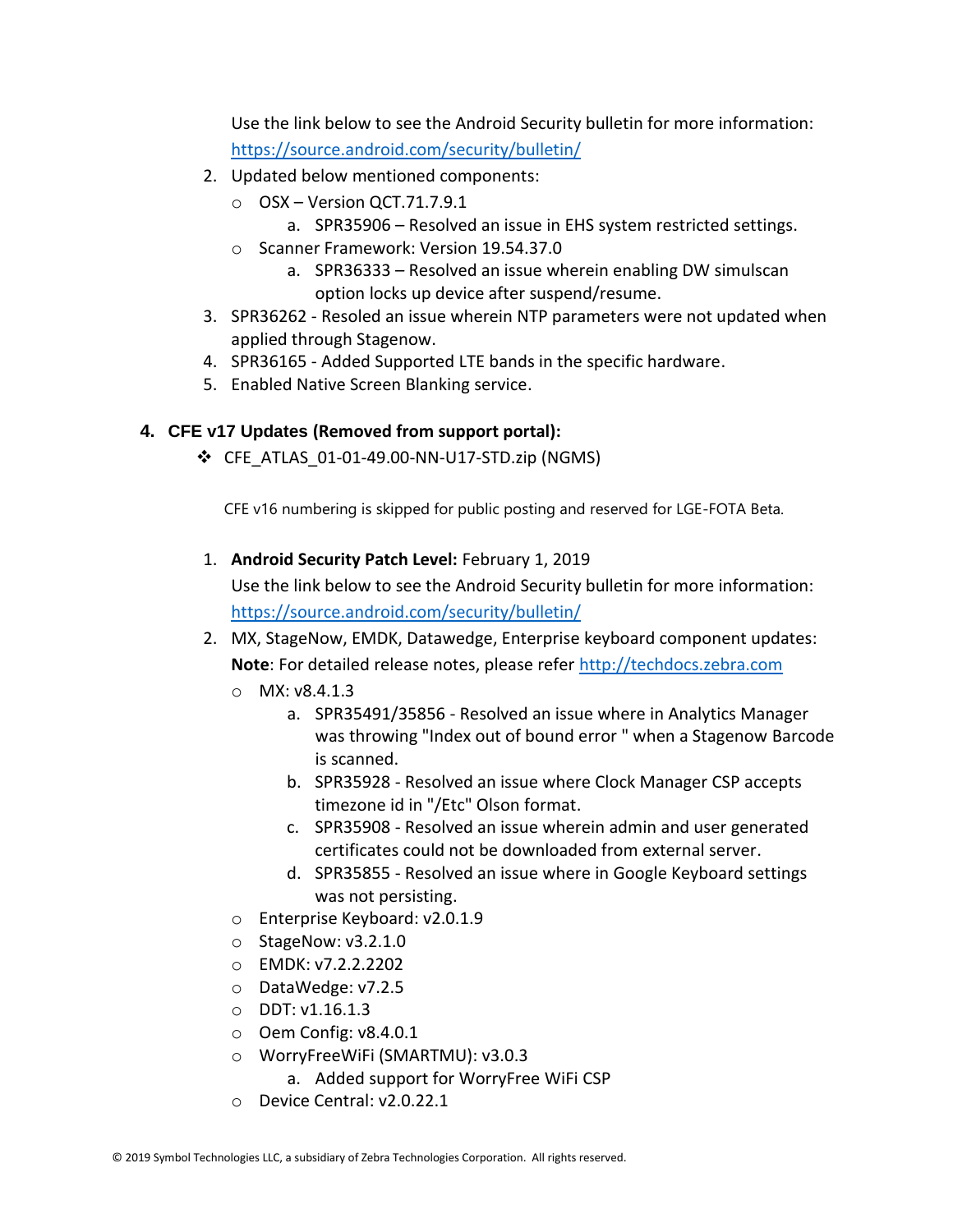- a. SPR36473 Show the Battery percentage on the Device Central App main screen when DS3678-ER connected to the mobile device.
- o Wifi: FUSION\_BA\_2\_10.0.4.025\_N
	- a. SPR36248 Resolved an issue where StageNow configuration will not work with TC75x HW ID 33 device.
	- b. SPR35982 Resolved an issue where roaming failure is observed in disconnect suppression state.
	- c. SPR36361 Enhanced device performance by increasing the value of wlan retries to 12 from the current value of 7.
	- d. SPR35825 Resolved an issue wherein one-way audio is observed during a call sometimes.
	- e. SPR36075 Fixed an issue wherein voice packets were not tagged with correct QoS category sometimes which might have caused choppiness in audio call.
- 3. SPR36275 Resolved an issue where-in Camera swap option was still visible in camera App even after disabling one of the camera [Front/Rear] in TC7x devices via StageNow.
- 4. SPR36344 Resolved an issue wherein device radio states are not recovered if incorrect Battery Swap is performed.
- 5. SPR36213 Resolved an issue wherein device would reboot upon enabling data saver when Bluetooth tethering is enabled in DO mode.
- 6. SPR35347 Resolved an issue wherein device would not boot to the OS after enabling data saver in DO mode.
- 7. SPR35950 Resolved an issue wherein SwiftKey Keyboard Breaks Scanning After Reboot.
- 8. SPR35991 Resolved an issue wherein when soft-keyboard is switched, sometimes Scan data stops to transmit to apps.
- 9. SPR35523 Resolved an issue where on disabling Airplane Menu in power key menu, this caused Cellular network settings to be greyed out in settings.

#### **5. CFE v15 Updates (Removed from support portal):**

❖ CFE\_ATLAS\_01-01-49.00-NN-U15-STD.zip (NGMS)

#### 1. **Android Security Patch Level:** January 1, 2019 Use the link below to see the Android Security bulletin for more information: <https://source.android.com/security/bulletin/>

- 2. Updated below mentioned components:
	- o WiFi: FUSION\_BA\_2\_10.0.3.020\_N:
		- a. SPR35628 Resolved an issue where validation of Radius server certificate fails.
		- b. SPR35593 Resolved a device reboot issue where DHCP Option received with more than expected length.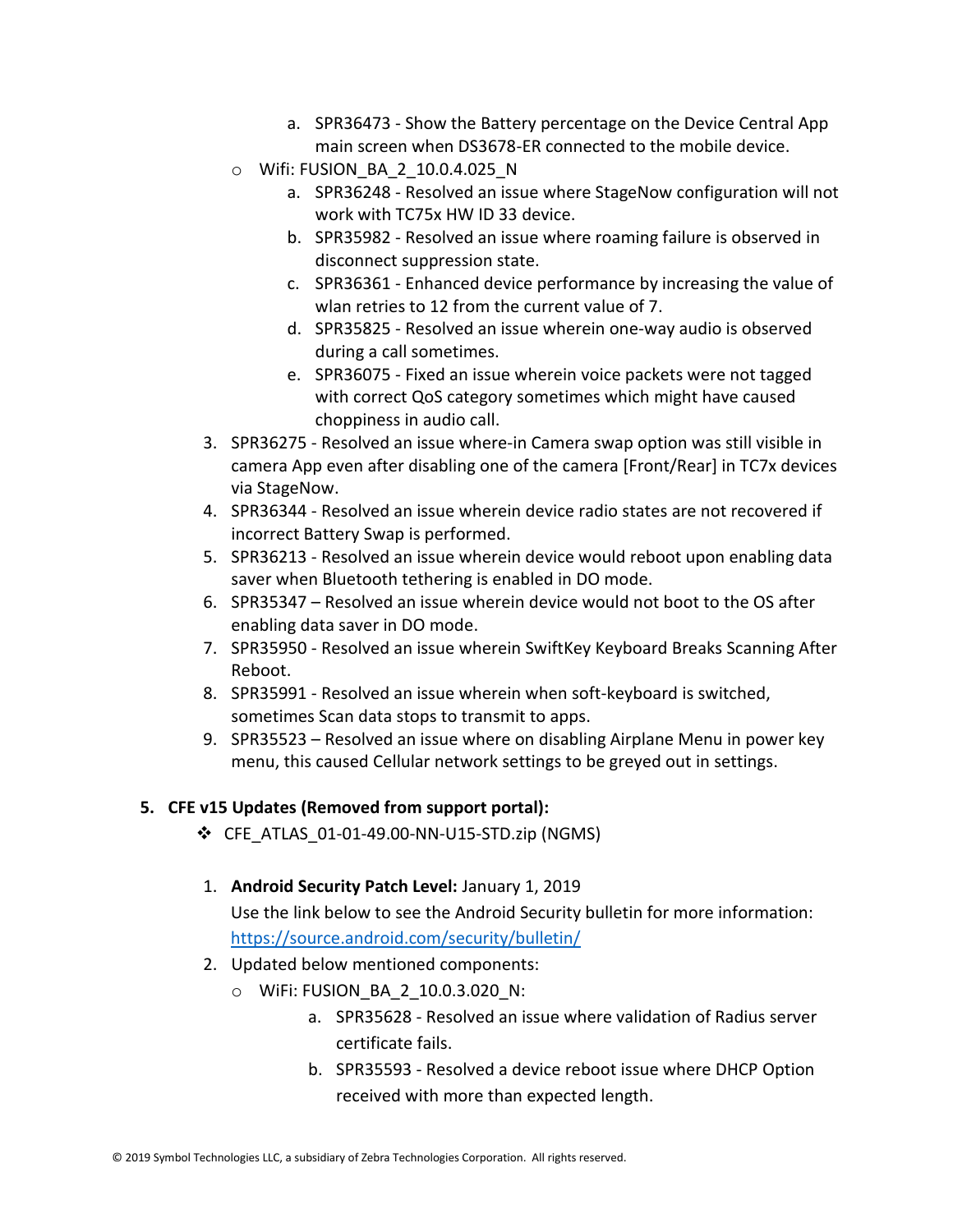- o Scanner Framework: Version 19.50.37.0
	- a. SPR35288 Fixed an issue wherein initialization of scanner was taking ~1sec.
	- b. SPR35054 Added support for reduced quite zone barcode decoding.
	- c. SPR34844 Resolved an issue wherein multiple open calls are prevented when multiple application tries to open scanner without releasing previous instance.
- o OSX Version QCT.71.7.9
	- a. SPR36117/36095 Resolved an issue wherein the scanned data would not come to the Apps, Airplane menu item was missing in the Power key menu and Home and recent buttons were not functional
- 3. SPR35414 Resolved an issue to differentiate BT scanners and to avoid multiple paring and un-paring events.
- 4. SPR36019 Resolved an issue wherein serial port control signals were not working as expected.

#### **6. CFE v14 Updates:**

- ❖ CFE\_ATLAS\_01-01-49.00-NN-U14-STD.zip (NGMS)
- 1. **Android Security Patch Level:** December 1, 2018 Use the link below to see the Android Security bulletin for more information: <https://source.android.com/security/bulletin/>
- 2. SPR35256 Resolved an issue causing NTP synchronization failure.
- 3. SPR35065 Resolved an issue to include the correct EXIF orientation tag data, in the jpeg image capture by camera.
- 4. SPR34861 Resolved an issue wherein earlier versions of velocity app installation (1.x) was not persisting after reboot.
- 5. SPR35845 Resolved an issue wherein, Gallery Application in Non-GMS displays the pictures with incorrect orientation.

#### **7. CFE v13 Updates:**

- ❖ CFE\_ATLAS\_01-01-49.00-NN-U13-STD.zip (NGMS)
- 1. **Android Security Patch Level:** November 1, 2018 Use the link below to see the Android Security bulletin for more information: <https://source.android.com/security/bulletin/>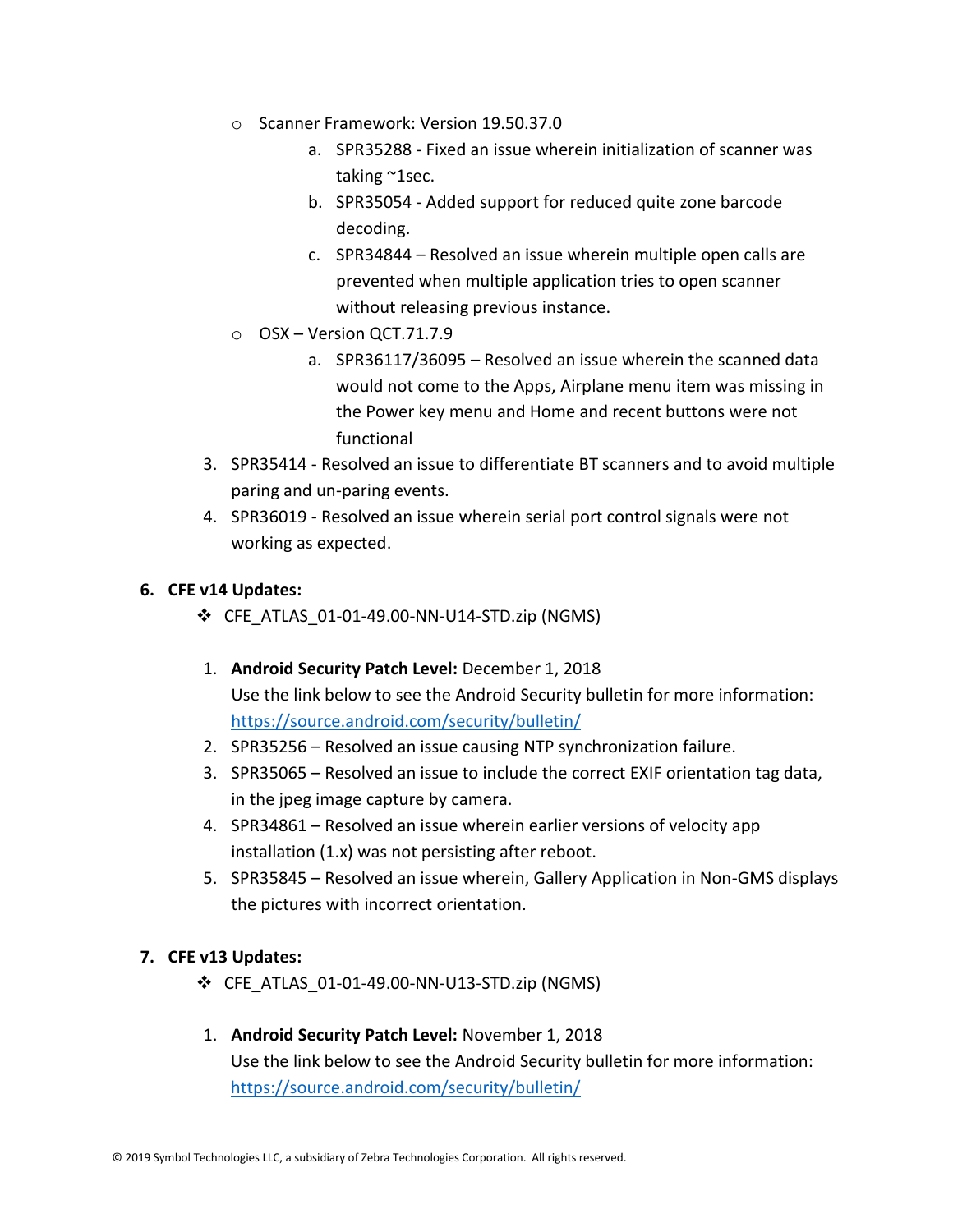- 2. MX, StageNow, EMDK, Datawedge, Enterprise keyboard component updates: **Note**: For detailed release notes, please refer [http://techdocs.zebra.com](http://techdocs.zebra.com/)
	- o MX: 8.2.3.1
		- b. SPR35665 Resolved an issue wherein Google keyboard settings are not persisting through a reboot when configured directly after factory reset.
			- c. SPR34771 Resolved a synchronization issue in Mx.
	- o StageNow client: 3.1.1.1019
	- o EMDK: 7.0.0.2000
	- o DataWedge: 7.0.4
	- o Enterprise Keyboard: 1.9.0.9
		- a. SPR35603 Fixed an issue wherein Enterprise Keyboard was disappearing when an external keyboard was connected.
- 3. SPR35692 Fixed an issue where it was not possible to disable "Show virtual keypad" from "Settings / Languages & Input / Physical Keyboard".
- 4. Added enable/disable Settings drawer feature implementation in OSX.
- 5. B2M client included in disabled mode.

#### **8. CFE v12 Updates:**

- ❖ CFE\_ATLAS\_01-01-49.00-NN-U12-STD.zip (NGMS)
- 1. **Android Security Patch Level:** October 1, 2018

Use the link below to see the Android Security bulletin for more information:

<https://source.android.com/security/bulletin/>

- 2. Updated below mentioned components:
	- o WiFi: FUSION\_BA\_2\_10.0.3.019:
		- a. Enable/Disable FAPI support to turn ON/OFF hotspot via CSP.
		- b. SPR34760 Resolved an issue wherein the device was unable to reconnect after some idle hours in low coverage.
		- c. Enable/Disable Captive Portal Support.
	- o SmartMU: Version 3.0.2:
		- a. SmartMU app name change to WorryFreeWiFi
	- o Device Central: Version 2.0.17.0
	- o Scanning Framework: Version 19.11.37.1
		- a. SPR34484 Resolved an issue wherein exceptions were not thrown when multiple apps try to open scanner instance without earlier instance being released.
- 3. SPR34300 Added Auto Screen Rotation to Lock screen.
- 4. SPR35090 Resolved an issue wherein disabling captive portal detection was not working.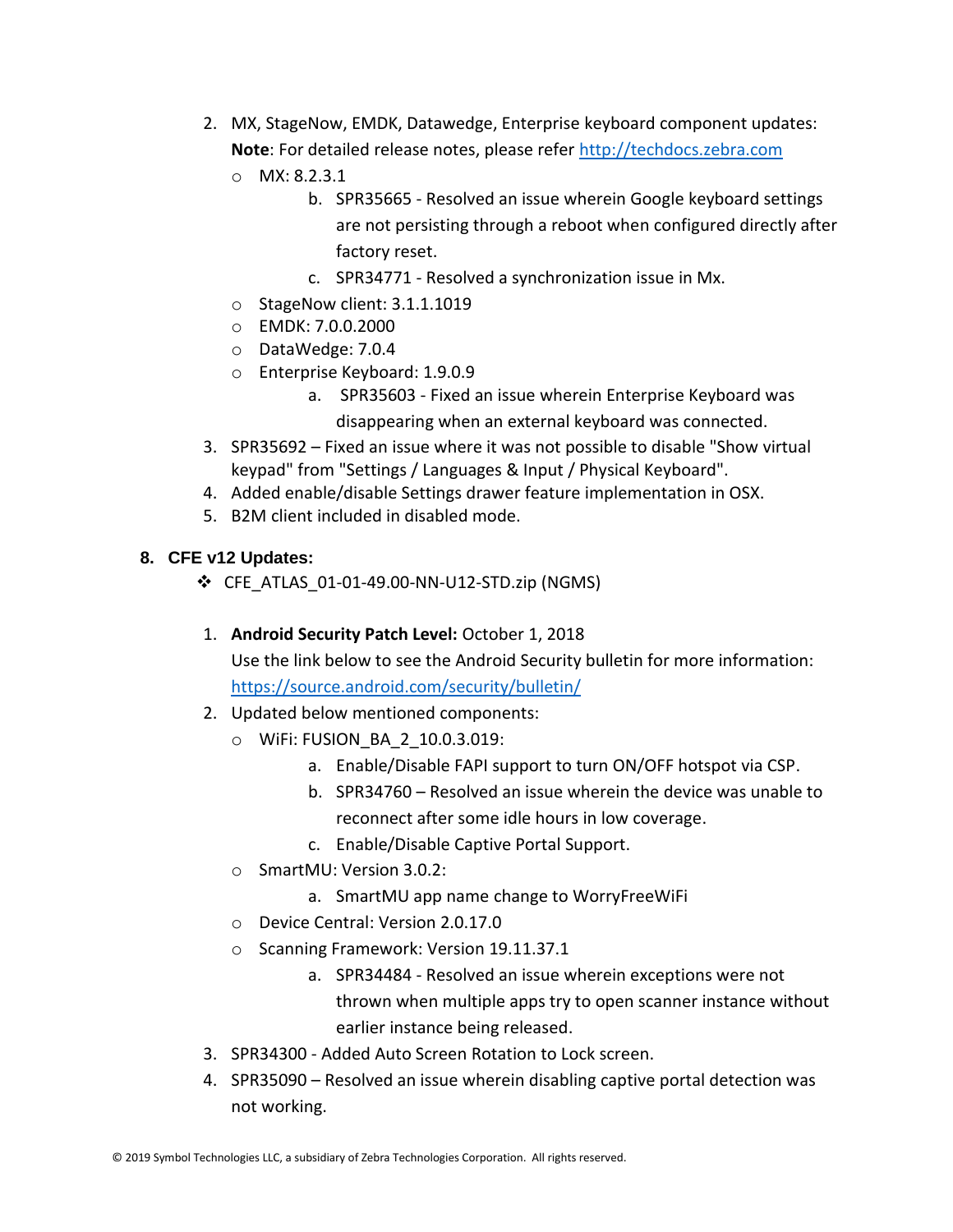- 5. SPR35065 Resolved an issue to include the correct EXIF orientation tag data in the jpeg image capture by camera.
- 6. SPR35462 Fixed an issue wherein keyboard selection notification was being shown on hard keypad devices.
- 7. SPR35216 Resolved an issue where Proxy Auto Config (PAC) did not work properly following stops/restarts of the PacService
- 8. SPR35188 Disabled QC Quick Charge 3.0 which allows the device to charge at 9v (since many 3rd party cables are rated for only 5v use).
- 9. SPR34978 Resolved an issue wherein the device was unable to set private apn through EMDK or StageNow.
- 10. SPR35021 Resolved an issue where Auto PAC Proxy settings are not preserved after Android desert update.
- 11. Added new APN for Telstra-M2M.

#### **9. CFE v11 Updates:**

- ❖ CFE\_ATLAS\_01-01-49.00-NN-U11-STD.zip (NGMS)
- 1. **Android Security Patch Level:** September 1, 2018 Use the link below to see the Android Security bulletin for more information: <https://source.android.com/security/bulletin/>
- 2. Updated below mentioned components:
	- o Enterprise Keyboard: Version 1.9.0.4
	- o Diagnostic Tool: Version 1.16.0.1
	- o OEMConfig: Version 8.1.0.9
	- o Device Central: Version 2.0.11.0
	- o Zebra Software License Manager: Version 3.1.1
	- o Zebra Data Services: Version 1.0.0.1002
- 3. MX, StageNow, EMDK, Datawedge component updates:

 **Note**: For detailed release notes, please refer [http://techdocs.zebra.com](http://techdocs.zebra.com/)

- o MX: Version 8.1.0.10
- o StageNow: Version 3.1.1.1018
- o EMDK: Version 6.10.12.1312
- o Datawedge: Version 6.9.49
	- a. SPR34429 Resolved an issue wherein DataWedge failed to load "default Profile0".
	- b. SPR34614 Resolved an issue in DataWedge wherein scanner could not be enabled due to quick enabling and disabling of scanner through Intents.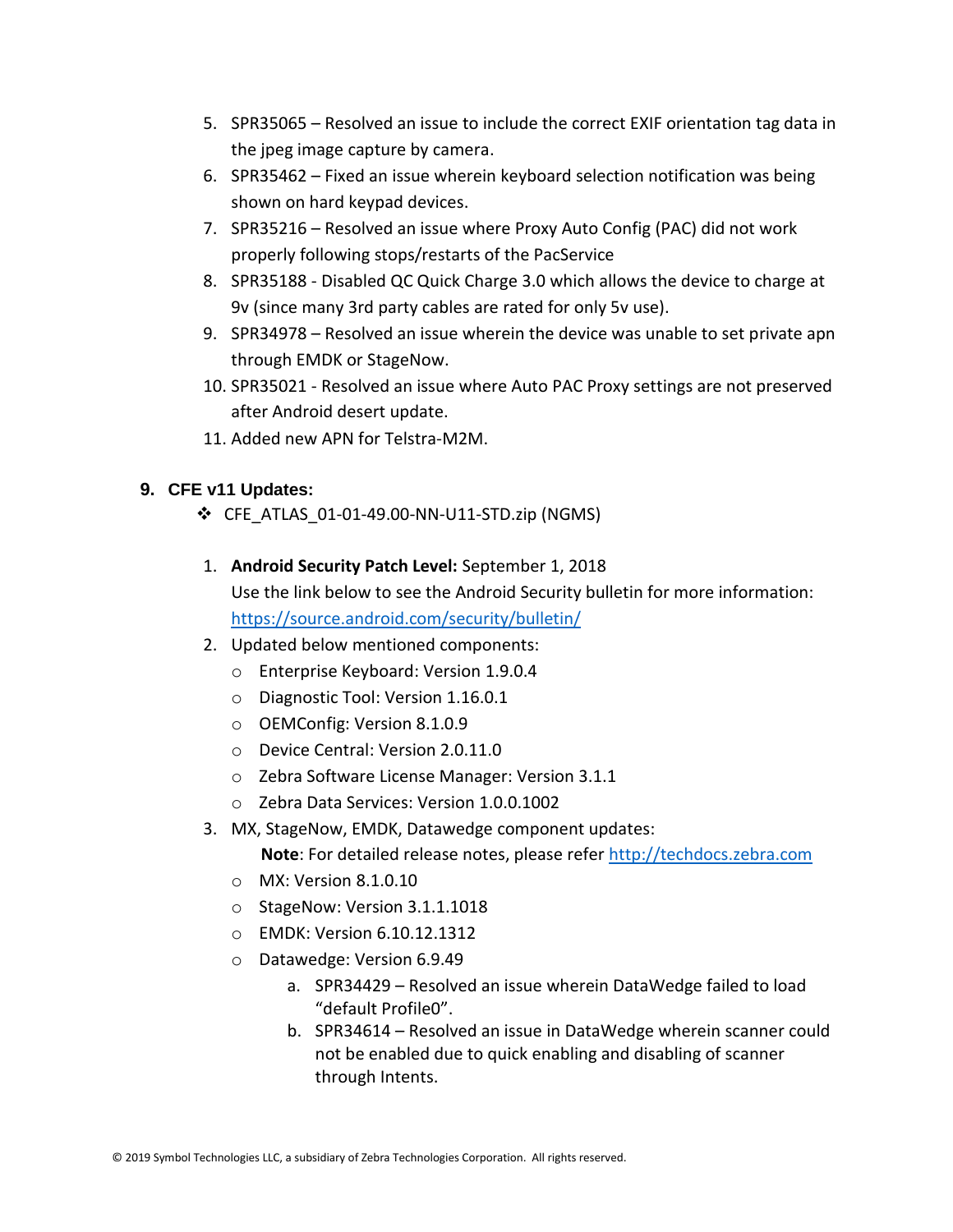- c. SPR34972 Implemented new parameters in scanner input plugin API so that the API takes considerable less time to suspend/reenable of the scanner
- 4. CVE-2018-5383 was corrected preventing unauthenticated BT pairing.
- 5. SPR34716 Resolved an issue wherein the MX was getting killed by Backup manager and didn't restart properly.
- 6. Included Zebra Software License Manager v3.1.1.
- 7. Added LEAP Profile support.
- 8. Data Analytics changes:
	- o DataAnalytics has been renamed to Zebra Data Service.
	- o DAInBuiltDCA has been renamed to Zebra Data Service Plugin.
	- o SettingsEULA has been renamed to Zebra Data Services.
	- o In this release, the ZDS-EULA pop up during configuring the device, can be automatically skipped if the device is configured for Device Owner mode or when SUWBypass is used.
	- $\circ$  DO mode configuration mechanism includes NFC bump, QR code, AFW# and Zero touch.
	- o SUW Setup Wizard Bypass can set with PowerMgr CSP.
	- $\circ$  On Automatic skipping of Zebra EULA, Zebra's default settings and data collection rules will be configured on the device.

#### **10. CFE v10 Updates:**

- $\div$  CFE ATLAS P10 NN 01-01.49.zip (NGMS)
- 1. **Android Security Patch Level:** August 1, 2018 Use the link below to see the Android Security bulletin for more information: <https://source.android.com/security/bulletin/>
- 2. Updated below mentioned components:
	- o OSX Version QCT.71.7.7.1
	- o Scanning Framework Version 19.11.37.0
- 3. SPR34695 Resolved an issue wherein Google play protect setting was not persisting across reboot.
- 4. SPR35062 Resolved an issue wherein setting Default Launcher was failing when more than one third party launcher was installed in the device.
- 5. SPR34648 Resolved an issue where malformed DHCP Option 150 (TFTP Server Address) was passed during DHCP exchange.
- 6. SPR34445 Resolved an issue wherein scanner exceptions were observed while scanning DATAMATRIX barcodes using DS3678 scanner resulting in scanner beam failures.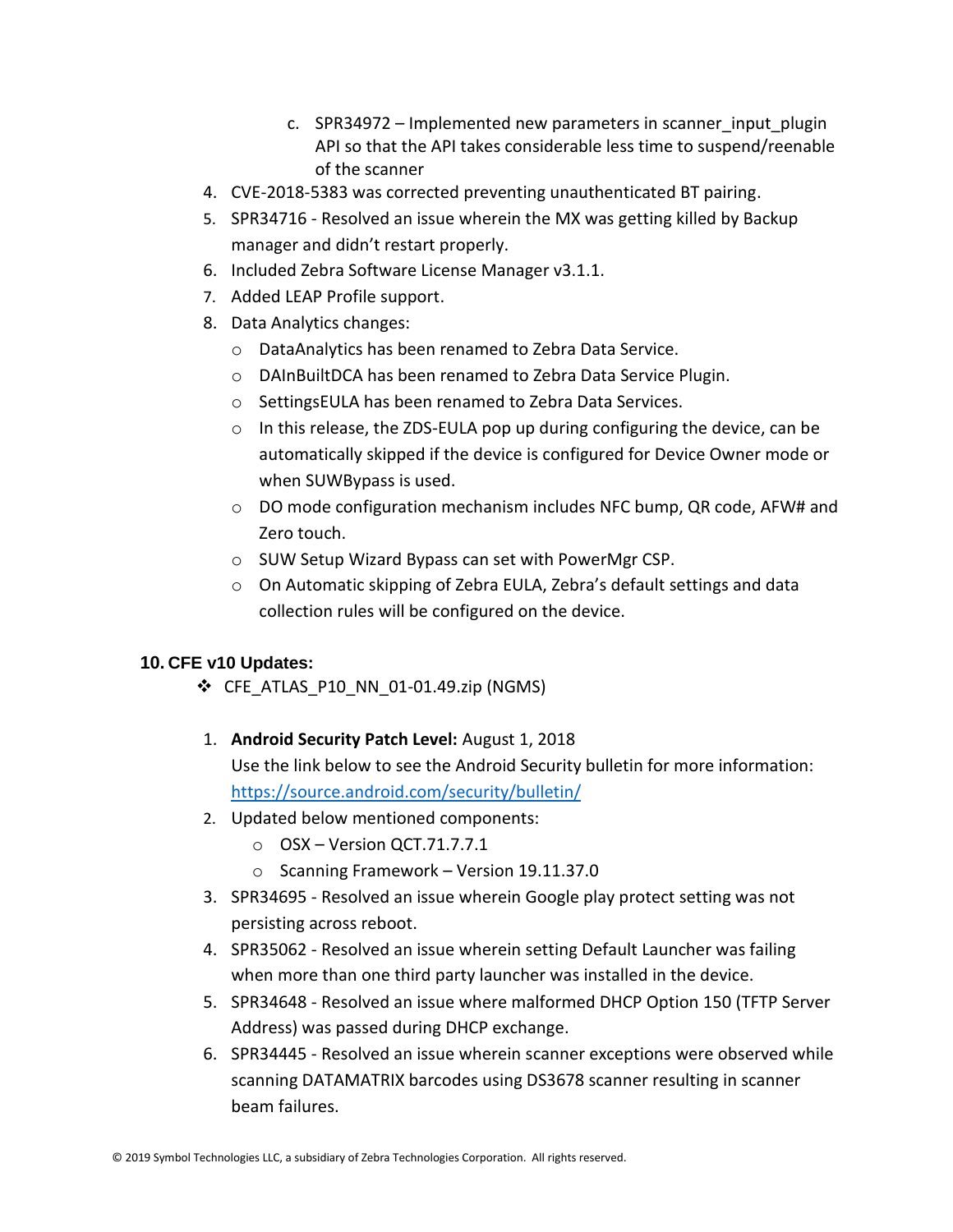- 7. SPR34310 Resolved an issue where in CANCELREAD API was not working when Continuous Mode was enabled.
- 8. SPR34757 Resolved an issue where DHCP Option 42 (NTP servers) has more entries than expected.
- 9. SPR34046 Resolved an issue wherein there were Bluetooth scanner disconnections noticed while audio was being played simultaneously on BT headset.

#### **11. CFE v9 Updates:**

- $\div$  CFE ATLAS P09 NN 01-01.49.zip (NGMS)
- 1. **Android Security Patch Level:** July 1, 2018 Use the link below to see the Android Security bulletin for more information: <https://source.android.com/security/bulletin/>
- 2. Updated below mentioned components:
	- $\circ$  MX Version 8.0.2.0
	- $\circ$  EKB Version 1.8.0.8
	- o StageNow Client Version 3.0.1.1038
	- o DataWedge Version 6.8.54
	- $\circ$  WiFi-FUSION BA 2 10.0.1.019 N
	- o SmartMU Version 3.0.1
	- $\circ$  OSX Version QCT.71.7.7.0
	- o DataAnalytics Version 3.3.0.1113
- 3. After an upgrade from non-EULA to EULA BSP, the Data Analytics Engine (DAE) upgrades to v3.3.0.1113 and takes about 35 secs to initialize for the first time. During this time the Settings->Zebra (EULA) page will show the default status of Device Data toggle button as enabled until initializing is complete.
- 4. Audio Optimization resulting in a 75% reduction is buffering between HAL and ALSA in both the RX and TX leg of a VoIP Call reducing device's contribution to the mouth to ear delay significantly. Impact is to VoIP use case only on all SKU's.
- 5. SPR34894 Fixed an issue in DataWedge wherein scanner could not be enabled due to quick enabling and disabling of scanner through Intents.
- 6. SPR34743 Keyboard configuration properties has been changed for software keyboard pop up scenario.
- 7. SPR34906 Resolved an issue wherein device used to get stuck in the boot up screen on Velocity app installed devices.
- 8. SPR33599 Resolved an issue wherein few system apps were being disabled after Applock whitelist mode was enabled.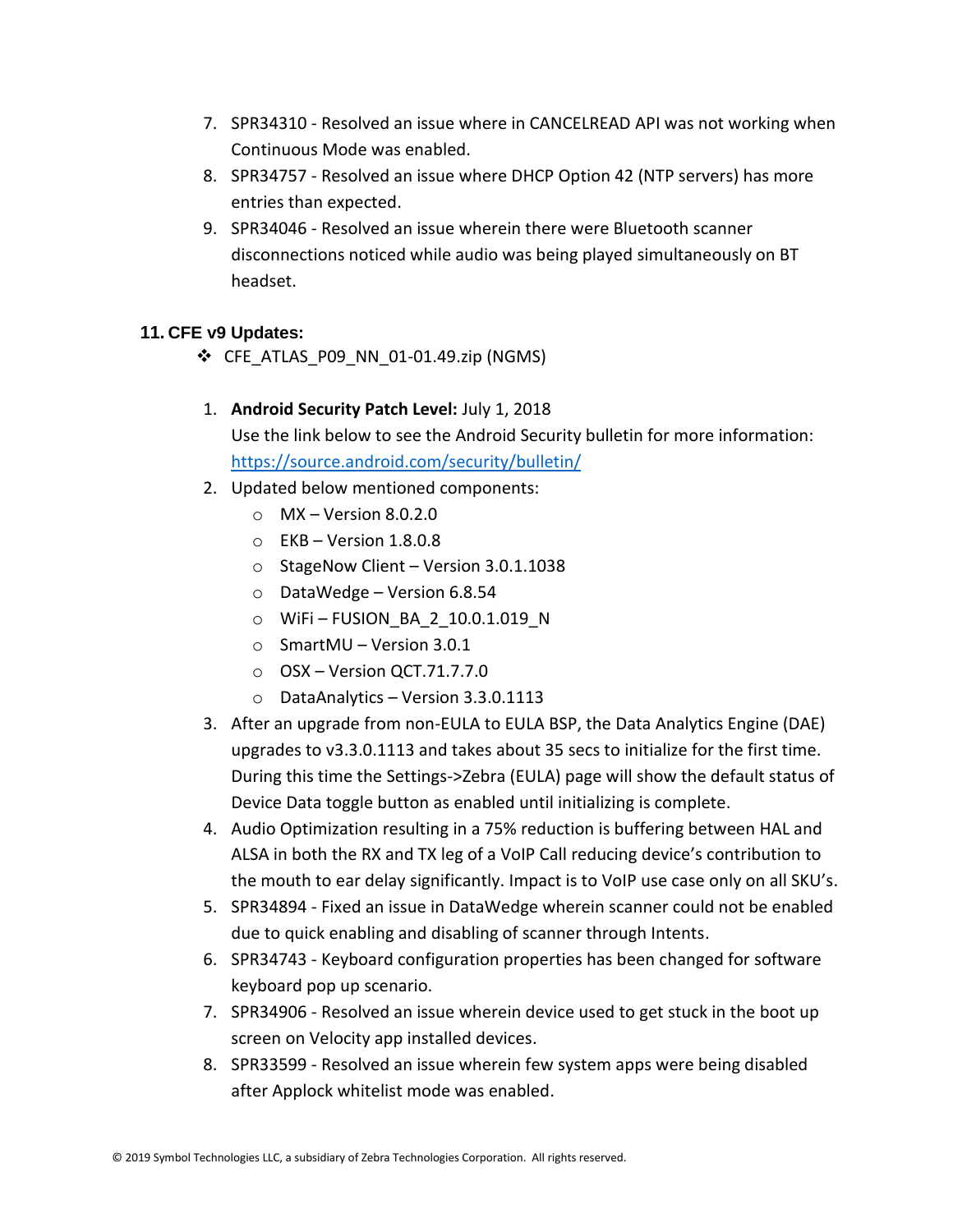- 9. SPR33818 Fixed an issue wherein certain decoder type values were not persisting across a scanner enable/disable cycle.
- 10. SPR34267 Resolved an issue wherein user was not able to enable USB debugging option using StageNow.
- 11. SPR33639 Resolved an issue wherein the customer app install and launch during device sleep state and device stop emitting scan beam after awake from suspend.
- 12. SPR34614 Resolved an issue in DataWedge wherein scanner could not be enabled due to quick enabling and disabling of scanner through Intents.
- 13. SPR33920 Resolved an issue wherein devices failed to connect to WLAN network if the country selection is set to Japan.
- 14. SPR34717 Added support for new method of creating the Applock Whitelist.
- 15. SPR34888 Resolved an issue wherein user could not launch Key Programmer in Settings App.
- 16. SPR34595 Resolved an issue wherein Storage Card path was inaccessible through StageNow.
- 17. SPR34346 Resolved an issue wherein Velocity app installation was not persisting after reboot.

#### **12. CFE v8 Updates:**

- $\div$  CFE ATLAS P08 NN 01-01.49.zip (NGMS)
- 1. **Android Security Patch Level:** June 1, 2018 Use the link below to see the Android Security bulletin for more information: <https://source.android.com/security/bulletin/>
- 2. Resolved an issue wherein KeyProgrammer fails to open via Device settings.
- 3. Build Number format has been updated.

#### **13. CFE v7 Updates:**

- ❖ CFE\_ATLAS\_P07\_NN\_01-01.49.zip (NGMS)
- 1. **Android Security Patch Level:** May 1, 2018 Use the link below to see the Android Security bulletin for more information: <https://source.android.com/security/bulletin/>
- 2. Fix for Zebra setup wizard popup after OS upgrade.
- 3. **Updated below components:**
	- o MX: 8.0.0.10
	- o StageNow client: 3.1.0.1037
	- o DataWedge: 6.8.50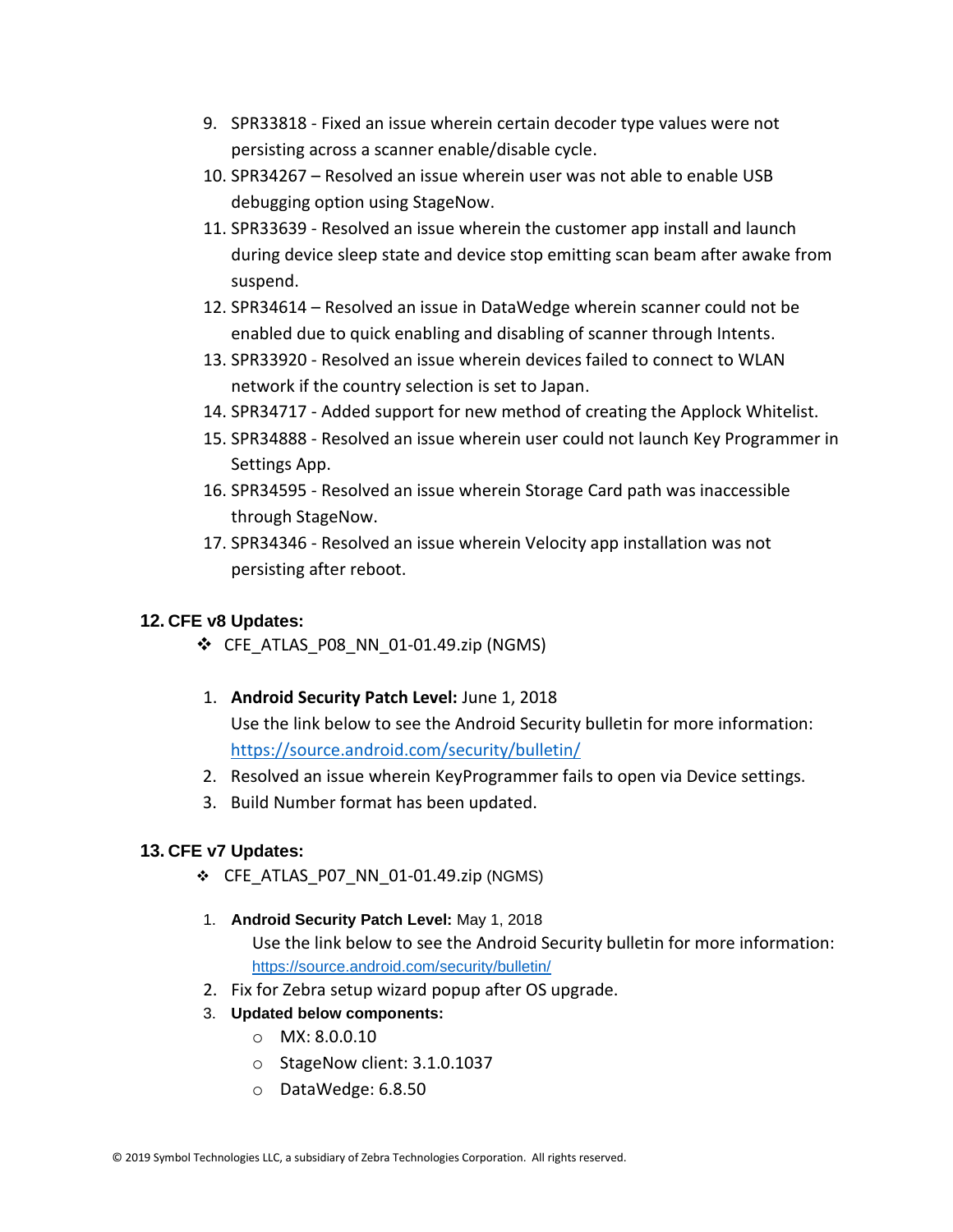- o Enterprise Keyboard: 1.8.0.8
- o EMDK: 6.9.16.1216
- 4. Build ID format has been updated.
- 5. Included Zebra Software License Manager v3.0.1.
- 6. Included support for IrDA in TC75x (TC75EK US SKUs).
- 7. SPR34179 Resolved an issue wherein device connects slowly to an AP.
- 8. SPR34175 Resolved an issue wherein device does not show preview information in Messaging App when language toggles from right-to-left.
- 9. SPR34259 Added support to use USBMgr CSP to limit the standard 4 options on device to only allow UsbExternalStorageUsage.
- 10. SPR34307 Resolved an issue wherein the device was unable to be staged via StageNow.
- 11. SPR34083/34014/32519 Resolved an issue wherein disabling WWAN radio via Airwatch using StageNow XML fails.
- 12. SPR33977 Resolved an issue wherein set time zone issue observed with StageNow.
- 13. SPR34213/31491 Resolved an issue wherein the device was unable to stage via StageNow.
- 14. SPR34420 Resolved an issue wherein floating scan bubble issue observed with Enterprise Keyboard.
- 15. SPR33755 Resolved an issue wherein the Whitelisted apps were unable to submit XML to MX.
- 16. SPR33207 Resolved an issue wherein the Device Diagnostic tool had an issue with reading the Battery Cycles in the application for PP+ batteries.
- 17. SPR33671 Resolved an issue wherein user was unable to create WIFI profile with username as backslash followed by number.
- 18. SPR33862 Resolved an issue wherein the Screen Time off settings using Display manager CSP was not working.
- 19. SPR34145 Resolved an issue wherein indexing of the WEP key was not handled correctly.
- 20. SPR33973 Resolved an issue wherein erroneously loading default profile by providing feature to ignore disabled profiles in DataWedge.
- 21. SPR33848 Added support to included category field in intent profile in StageNow.
- 22. SPR34189 Resolved an issue wherein low ram and oom limit adjustments to provide more free memory.
- 23. SPR33876 Resolved an issue wherein Display Timeout was unable set via StageNow.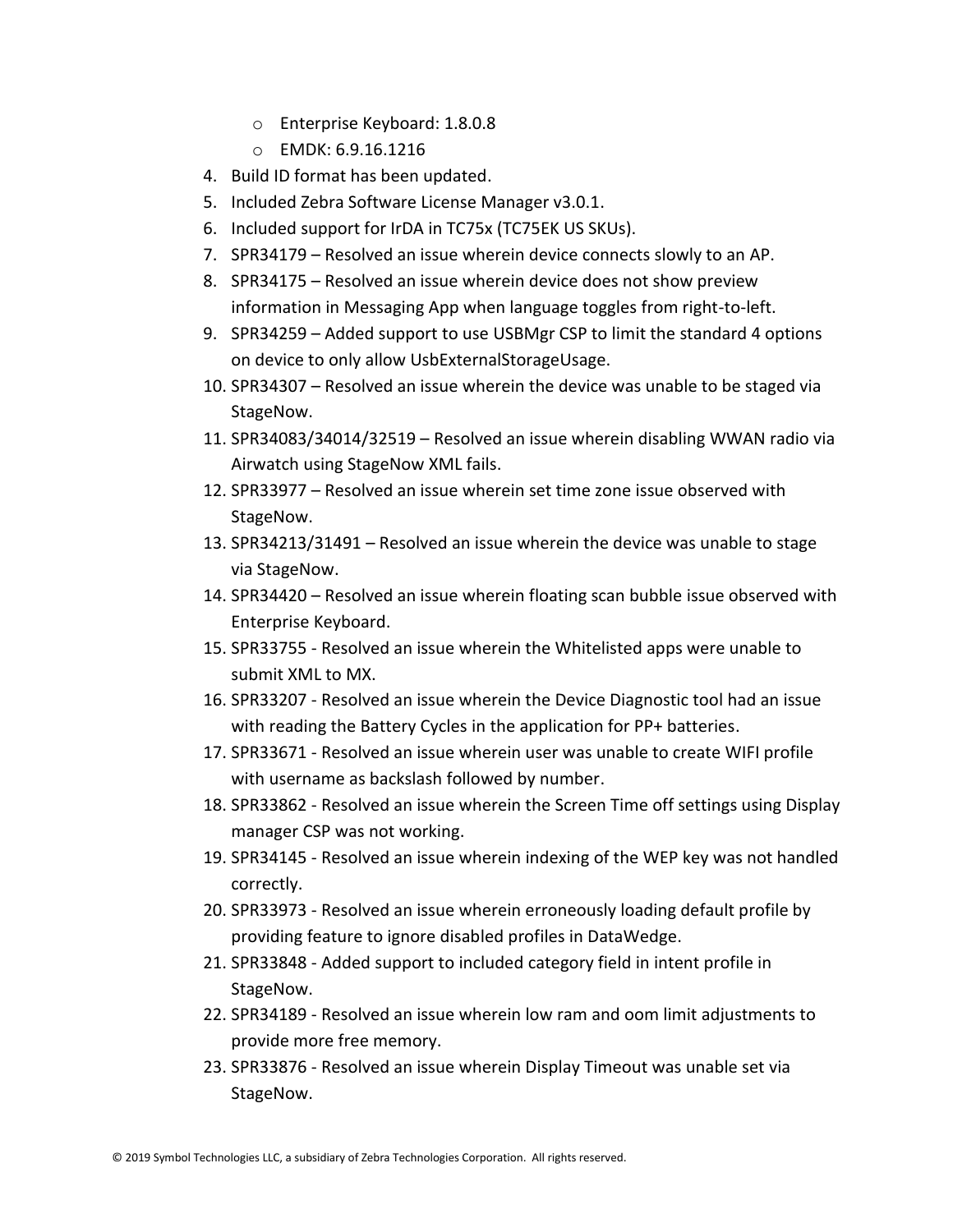- 24. SPR33607 Resolved an issue where few fresh devices were unable to stage after unbox the device.
- 25. SPR33538 Resolved an issue wherein the Scanner beam stuck off and No LED beam while pressing scanner button.
- 26. SPR33981 Resolved an issue Czech Republic Regulatory Country could not be set using Wifi config profile.
- 27. Added Enterprise Browser package (com.symbol.enterprisebrowser) to white listed apps.
- 28. Resolved an issue wherein Settings App crashes while performing "Network Settings Reset".
- 29. A new device settings menu and an initial setup screen have been added to easily configure the Zebra analytics engine. The initial setup screen will be displayed upon bootup following an Enterprise Reset or Factory Reset. This screen can be skipped on an Enterprise Reset by provisioning using a StageNow profile (PowerMgr CSP), similar to what is available for the Google setup wizard bypass.
- 30. Resolved an issue wherein Bluetooth tethering was not working.
- 31. Added support for RS507x.
- 32. Fixed Bluetooth scanner firmware update failure.
- 33. Fixed "SignalOccurrenceOfThreat" parm is not added in threatStep.

#### **14. CFE v4 Updates:**

- ❖ CFE-TC5X\_TC7Xx-01-01-49-NN-00-A-04.zip (NGMS)
- 1. **Android Security Patch Level:** March 5, 2018

Use the link below to see the Android Security bulletin for more information: <https://source.android.com/security/bulletin/>

#### 2. **Updated below components:**

- o Datawedge: 6.7.34
- o StageNow: 2.10.1.1386
- o EMDK: 6.8.20.1120
- $O$  MX: 7.2.0.6
- o File browser: 1.19.1.2
- 3. Added support for FIPS.
- 4. SPR33311 Resolved an issue wherein RS507 is unable to connect via Bluetooth using Voxware voice application.
- 5. SPR33302 Resolved an issue wherein disabling the oval capacitive key via StageNow fails.
- 6. SPR34267 Resolved an issue wherein USB debugging failed to get enabled via StageNow.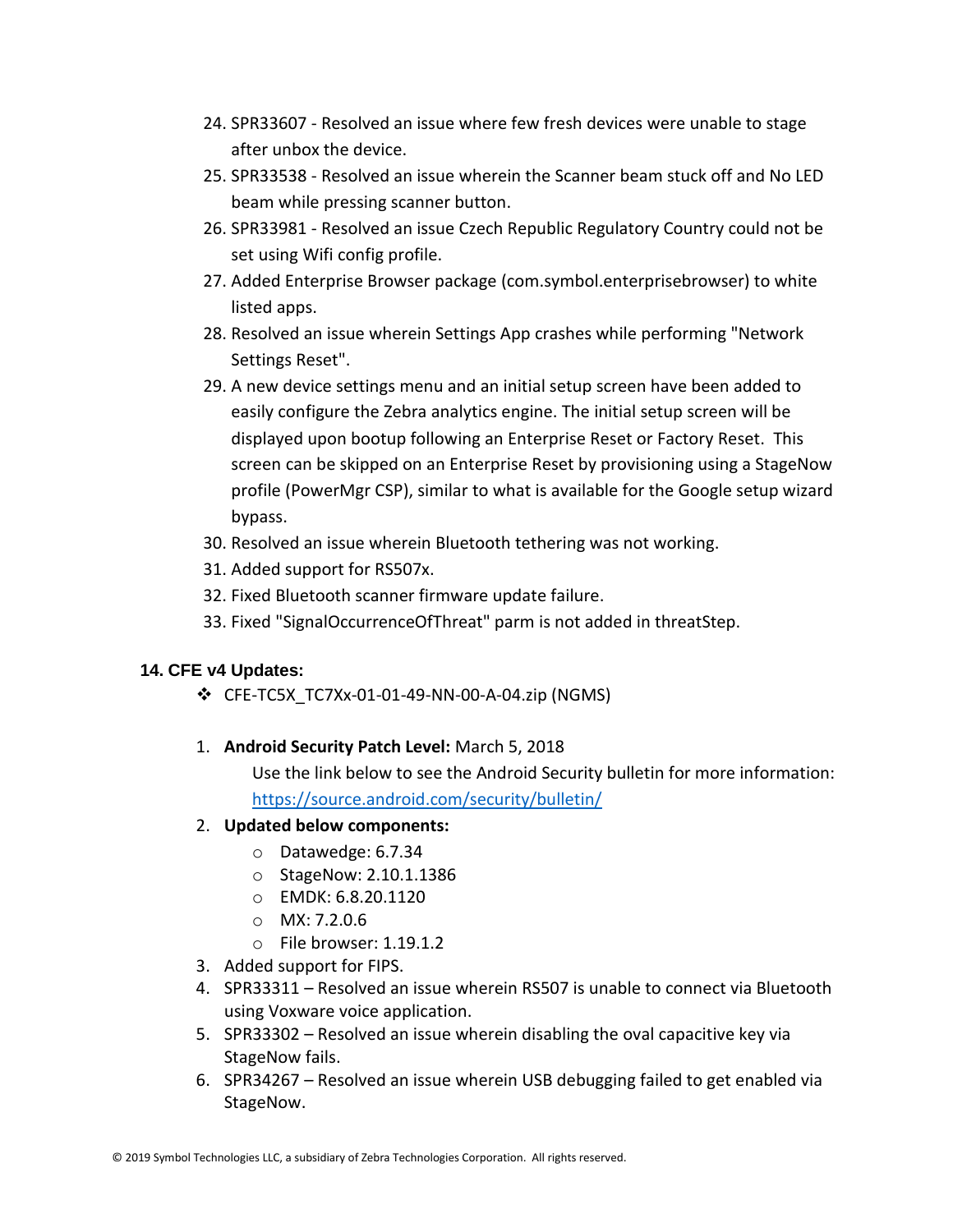- 7. SPR33639 Resolved an issue wherein device stops emitting scan beam after waking up from suspend state.
- 8. SPR33799 Resolved an issue wherein DataWedge was sending char 10 instead of char 13.

#### **15. CFE v3 Updates:**

- ❖ CFE-TC5X\_TC7Xx-01-01-49-NN-00-A-03.zip (NGMS)
- 1. Spectre and Meltdown (CVE-2017-5753, 5715, 5754) remediation provided by updates to timer access for CVE-2017-13218.

## <span id="page-16-0"></span>Device Compatibility

This software release has been approved for use with the following Zebra devices. All devices listed below are on Android M or N when they leave the factory.

| Device            | <b>Operating System</b> |
|-------------------|-------------------------|
| TC75FK-22B22AD-A6 | Android N               |
| TC75FK-22B24AD-A6 | Android N               |
| TC75FK-22B22AD-IA | Android N               |
| TC75FK-22B22AD-ID | Android N               |
| TC75FK-22B22AD-TN | Android N               |
| TC75FK-22F22AD-A6 | Android N               |
| TC75FK-22B22AD-TW | Android N               |
| TC75GK-22B22AD-A6 | Android N               |
| TC75GK-22B24AD-A6 | Android N               |
| TC75GK-22F22AD-A6 | Android N               |
| TC75FK-22B22AD-BR | Android N               |
| TC700K-02B22B0-A6 | Android N               |
| TC700K-02B24B0-A6 | Android N               |
| TC700K-02B22B0-US | Android N               |
| TC700K-02B24B0-US | Android N               |
| TC700K-02B22B0-IA | Android N               |

#### Supported FIPS SKUs

| Device              | <b>Operating System</b> |
|---------------------|-------------------------|
| TC700K-02B24B0-FT   | Android N               |
| l TC75EK-22B24AB-FT | Android N               |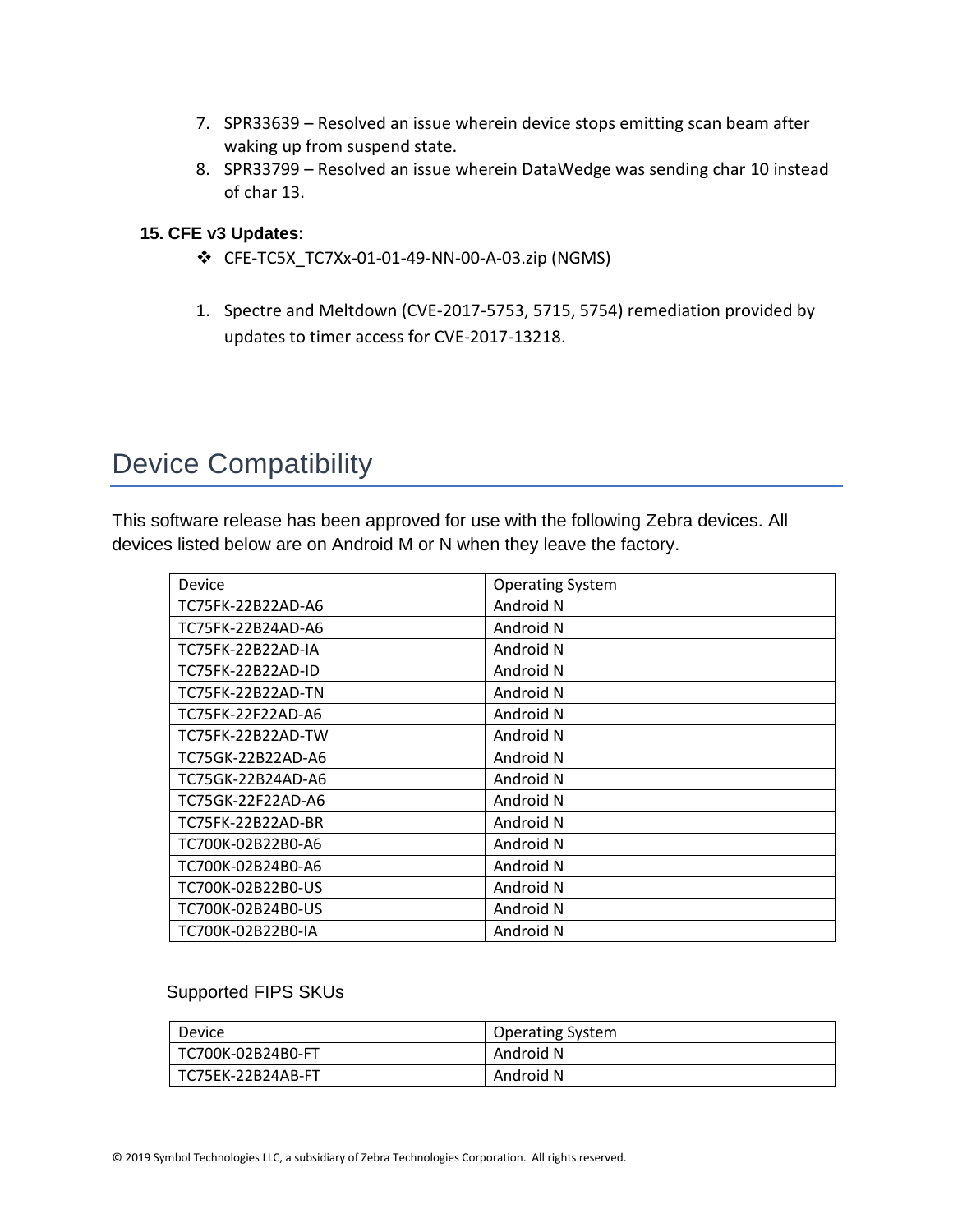## <span id="page-17-0"></span>Installation Requirements

Install baseline 01-01-49-NN-00-A (NGMS) build.

## <span id="page-17-1"></span>Installation Instructions

#### Using ADB Sideload

*The installation instructions assume you have ADB installed on your PC (the adb drivers and such) and your TC70x/TC75x has Developer options enabled and USB debugging ON: Instructions on HOW TO enable ADB is also captured in Integrator guide.*

- 1. Plug the TC70x/TC75x into the USB & Charging Cable and then the Cable to the PC. If you have a Cradle with USB connectivity, connect it now.
- 2. You may need to pull down the top menu and if you see "USB for charging", touch it and then change it to "File transfers".
- 3. Open Command Prompt, run *"adb devices"* and check if you can see the device's serial number… If yes, proceed… if not, you will need to get the PC set up with the proper drivers or install an External SD Card.
- 4. You may also get a pop up on your PC (Win 7) that you will be connected as a Portable MediaPlayer… this can be ignored.

#### ❖ **Download Image**

- a. **CFE\_ATLAS\_01-01-49.00-NN-U20-STD.zip** listed above in content section
- b. Reset files (Optional)
- 5. Entering Recovery Mode
	- a. Choice 1: In Command Prompt, type *"adb reboot recovery" and click enter*.
	- b. Choice 2:
		- Reset and hold PTT key
		- When Zebra Technologies logo appears on the screen Release the PTT Key
- 6. Your TC70x/TC75x will reboot and put you on the Android Recovery screen.
- 7. if applying update via sideload Method
	- a. Use the Volume + and to highlight, *"Apply update from ADB"* and press the Power Key to select it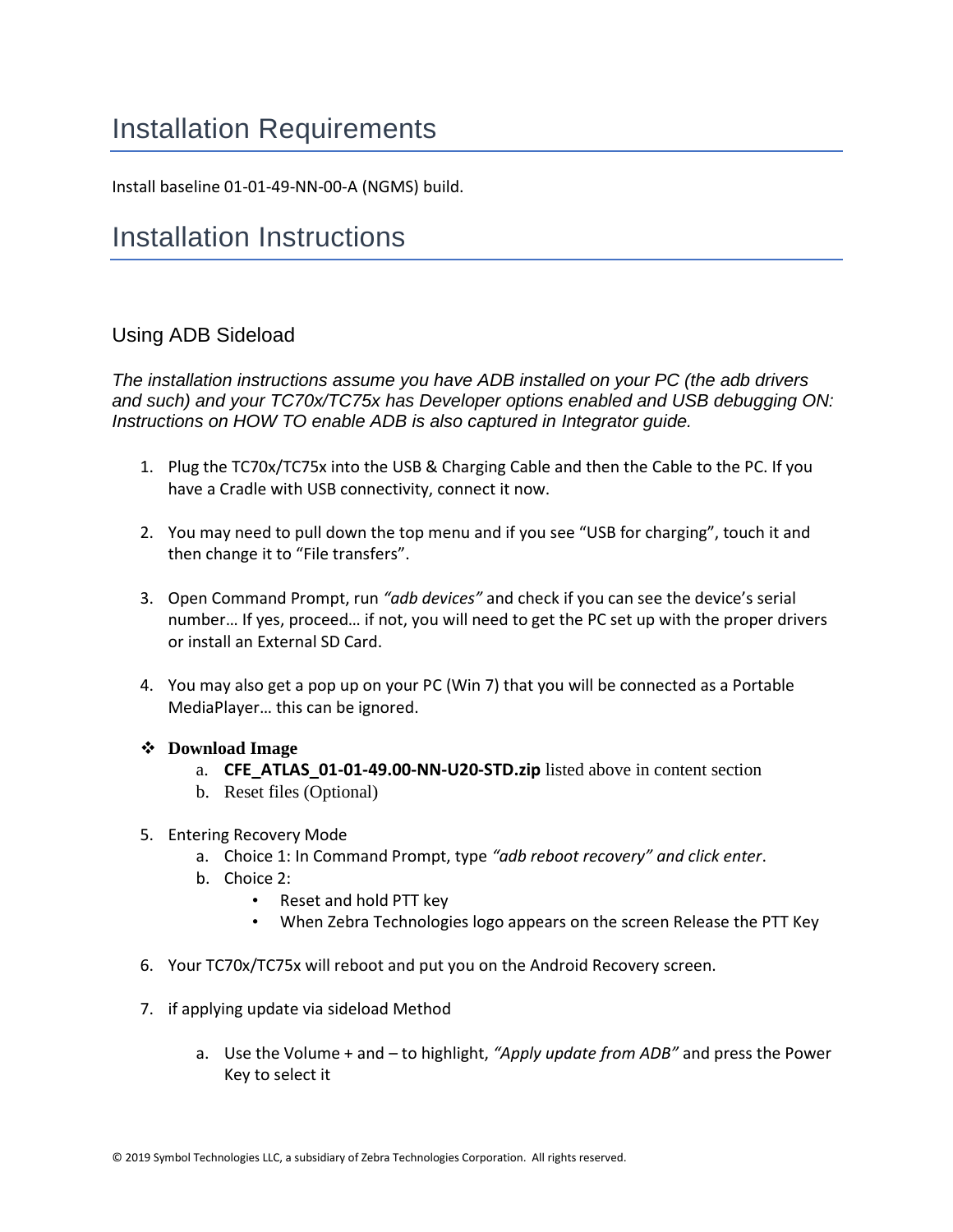- 8. With your Command Prompt open in the Host machine, type "adb sideload" command and add a space and then drag and drop the CFE on to it and click enter.
	- a. Your PC screen will show files being installed and a little blue horizontal progress bar on your device will show status... and after about  $6<sup>th</sup>$  minutes (could be 10+ minutes if installing GMS) it should be done and you should be back at the Android Recovery screen.
	- b. Repeat above steps for all mandatory packages
- 9. *"Reboot system now"* is highlighted. Press the Power Key to Reboot.
- 10. Device reboots and you see Zebra on top and POWERED BY android at the bottom and after about 1 minute will transition to the TC70x/TC75x Touch Computer splash screen with 5 dancing white dots at bottom… it will stay at this screen for a little over another minute *(could be another 7+ minutes if installing GMS)* and then you are at the Factory "Welcome" screen.
- 11. If you installed a GMS BSP, you will need to complete the process by setting up Wi‐Fi and E‐ mail accounts and such. If on AOSP (non‐GMS), there is no process to follow.
- 12. At the Home Screen, we need to verify that the BSP upgrade took place and set the Date & Time.
	- a. Go to "Settings" and scroll down to "About phone" and look at the "Build number". It should start with "**01-01-49.00-NN-U20-STD**". Now you are on the correct BSP.
	- b. Setting the Date and Time. If you associate to a WLAN AP, do so now, as it should automatically set the time and date… the only thing left is to set the time zone. Go to "Settings" and scroll to and select "Date & time". Scroll down to and select "Select time zone", and scroll down to and select the appropriate time zone and you are done.
- 13. To Check the Android Patch Level after installing the CFE package in the device,
	- a. Settings->About Phone->SW Components: Device Update Version: **20**
	- b. ADB Shell method: Execute following command from PC's command prompt: \$ adb shell getprop ro.device.patch.version \$ **20**
- 14. Now you are all set to use your TC70x/TC75x

#### Using External SD card

1. Plug the TC70x/TC75x into the USB & Charging Cable and then the Cable to the PC. If you have a Cradle with USB connectivity, connect it now.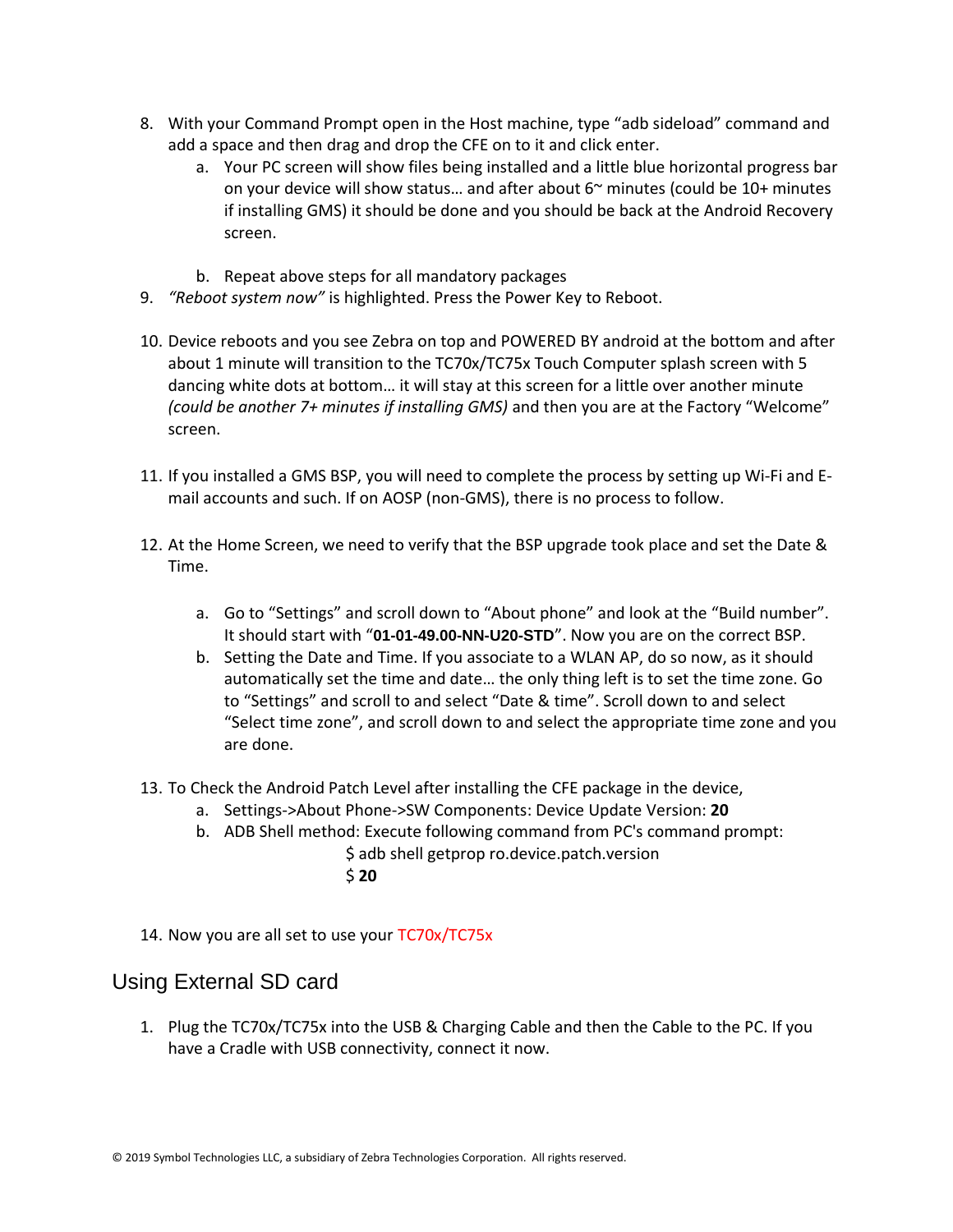- 2. You may need to pull down the top menu and if you see "USB for charging", touch it and then change it to "File transfers".
- 3. Download "**CFE\_ATLAS\_01-01-49.00-NN-U20-STD.zip**" file and Reset Files (Optional) and drag & drop the files on External SD card
- 4. Entering Recovery Mode
	- a. Reset and hold PTT key
	- b. When Zebra Technologies logo appears on the screen Release the PTT Key
- 5. Your TC70x/TC75x will reboot and put you on the Android Recovery screen.
- 6. Applying update via External SD card
	- a. Use the Volume + and to highlight select option to "Apply update from SD card" and press the Power Key to select it.
	- b. Use the Volume + and to highlight package to be installed (**CFE\_ATLAS\_01-01- 49.00-NN-U20-STD.zip**) and press the Power Key to select it.
	- c. Repeat above steps for all mandatory packages
- 7. *"Reboot system now"* is highlighted. Press the Power Key to Reboot.
- 8. Device reboots and you see Zebra on top and POWERED BY android at the bottom and after about 1 minute will transition to the TC70x/TC75x Touch Computer splash screen with 5 dancing white dots at bottom… it will stay at this screen for a little over another minute *(could be another 7+ minutes if installing GMS)* and then you are at the Factory "Welcome" screen.
- 9. If you installed a GMS BSP, you will need to complete the process by setting up Wi‐Fi and E‐ mail accounts and such. If on AOSP (non‐GMS), there is no process to follow.
- 10. At the Home Screen, we need to verify that the BSP upgrade took place and set the Date & Time.
	- a. Go to "Settings" and scroll down to "About phone" and look at the "Build number". It should start with "**01-01-49.00-NN-U20-STD**". Now you are on the correct BSP.
	- b. Setting the Date and Time. If you associate to a WLAN AP, do so now, as it should automatically set the time and date… the only thing left is to set the time zone. Go to "Settings" and scroll to and select "Date & time". Scroll down to and select "Select time zone", and scroll down to and select the appropriate time zone and you are done.